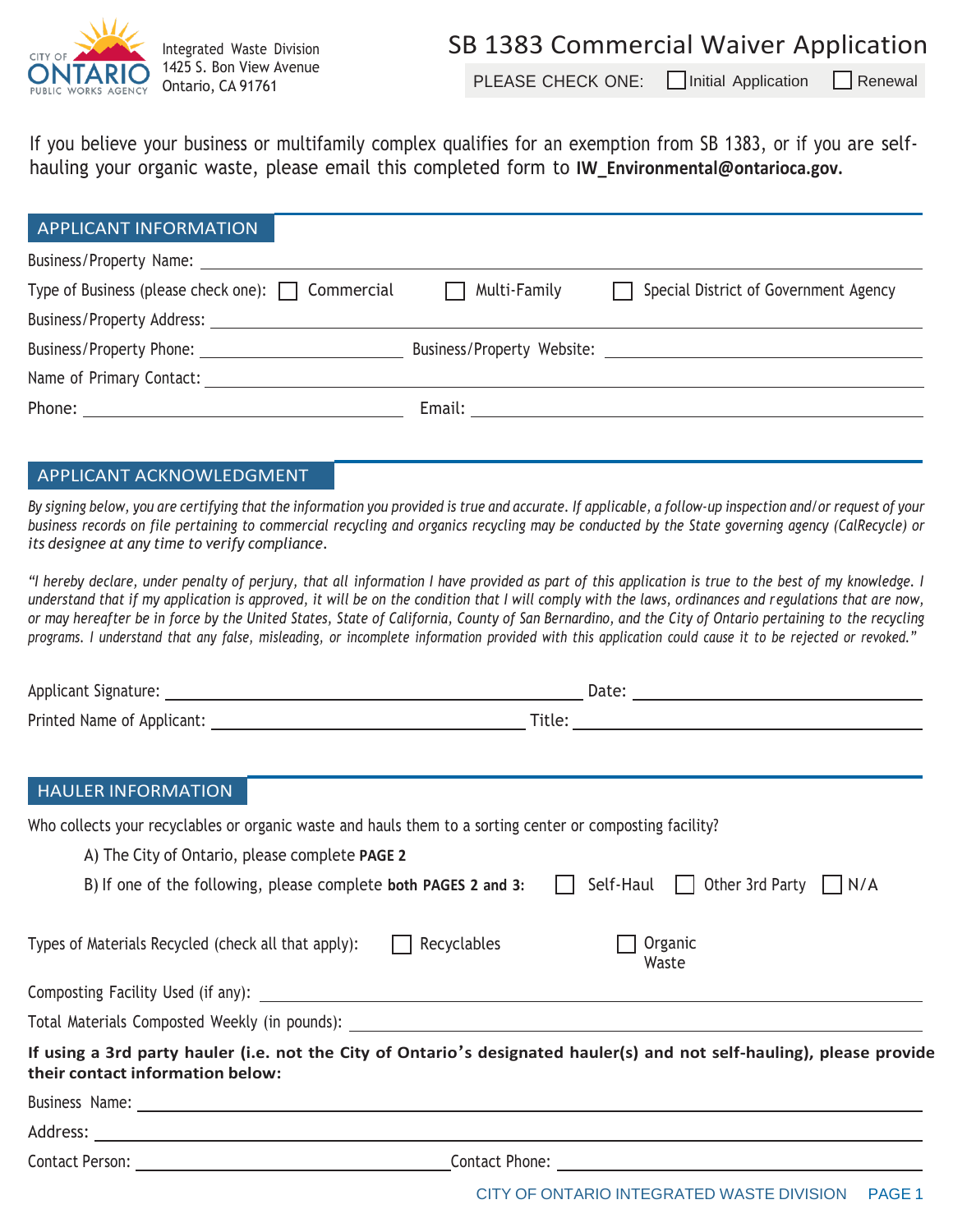# RECYCLABLES & ORGANIC WASTE

Recyclables (See Ontario Municipal Code § 6-3.107(lll)): Recyclable materials such as paper, cardboard, cans, glass bottles and jars, and plastic.

Organic Waste (See Ontario Municipal Code § 6-3.107(ccc)): Food scraps, green/landscape waste, wood, manure, biosolids, food-soiled paper, etc.

## **CHECK ALL THAT APPLY**

| <b>Recyclables</b> | <b>Organics</b> | <b>Description</b>                                                                                     |
|--------------------|-----------------|--------------------------------------------------------------------------------------------------------|
|                    |                 | We do not generate this type of waste.                                                                 |
|                    |                 | We have inadequate space for bins/receptacles/containers.                                              |
|                    |                 | We sell what we generate.                                                                              |
|                    |                 | For all solid waste, we have evidence demonstrating that:                                              |
|                    |                 | (1) our business' total solid waste collection service is two (2) cubic yards or<br>more per week; and |
|                    |                 | (2) we generate less than twenty (20) gallons per week of organic waste.                               |
|                    |                 | For all solid waste, we have evidence demonstrating that:                                              |
|                    |                 | (1) our business' total solid waste collection service is less than two cubic yards<br>per week; and   |
|                    |                 | (2) we generate less than ten (10) gallons per week of organic waste.                                  |
|                    |                 | For Recyclables, we use shared bins/receptacles/containers:                                            |
|                    |                 |                                                                                                        |
|                    |                 |                                                                                                        |
|                    |                 |                                                                                                        |
|                    |                 |                                                                                                        |
|                    |                 | For Organics, we use shared bins/receptacles/containers:                                               |
|                    |                 |                                                                                                        |
|                    |                 |                                                                                                        |
|                    |                 | Parties involved: ___________                                                                          |
|                    |                 |                                                                                                        |
|                    |                 | For Organics, we have programs in place that result in recycling a significant                         |
|                    |                 | portion of waste (such as a food donation program).                                                    |
|                    |                 |                                                                                                        |
|                    |                 |                                                                                                        |
|                    |                 |                                                                                                        |
|                    |                 | CITY OF ONTARIO INTEGRATED WASTE DIVISION PAGE 2                                                       |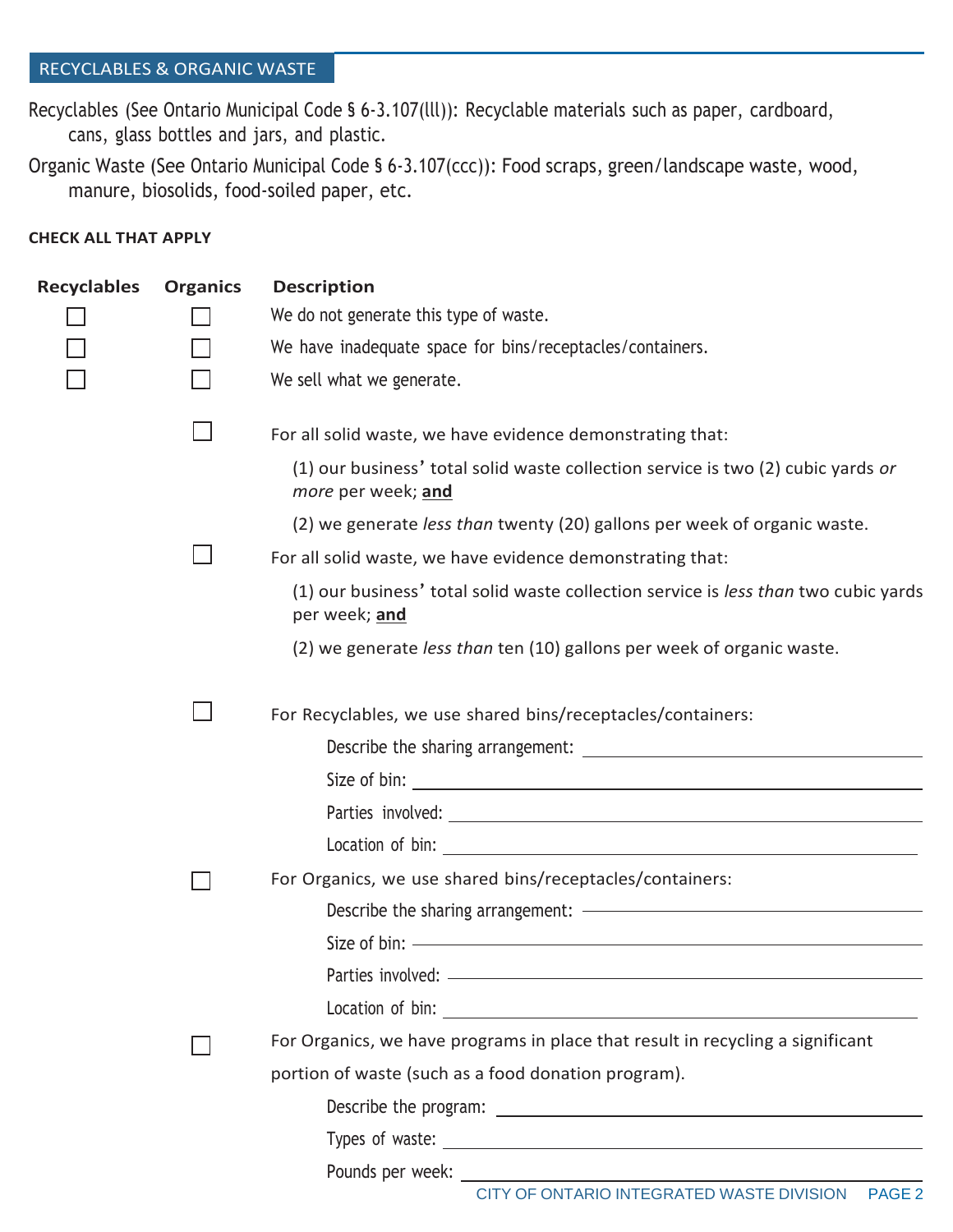|                                              | Collector Information (Business or Group)           |  |
|----------------------------------------------|-----------------------------------------------------|--|
|                                              |                                                     |  |
|                                              |                                                     |  |
|                                              |                                                     |  |
|                                              |                                                     |  |
|                                              |                                                     |  |
|                                              |                                                     |  |
| <b>STAFF USE ONLY</b><br>CITY REVIEWED: DATE | <b>INITIALS</b><br>APPROVED<br>$\Box$ yes $\Box$ no |  |
|                                              |                                                     |  |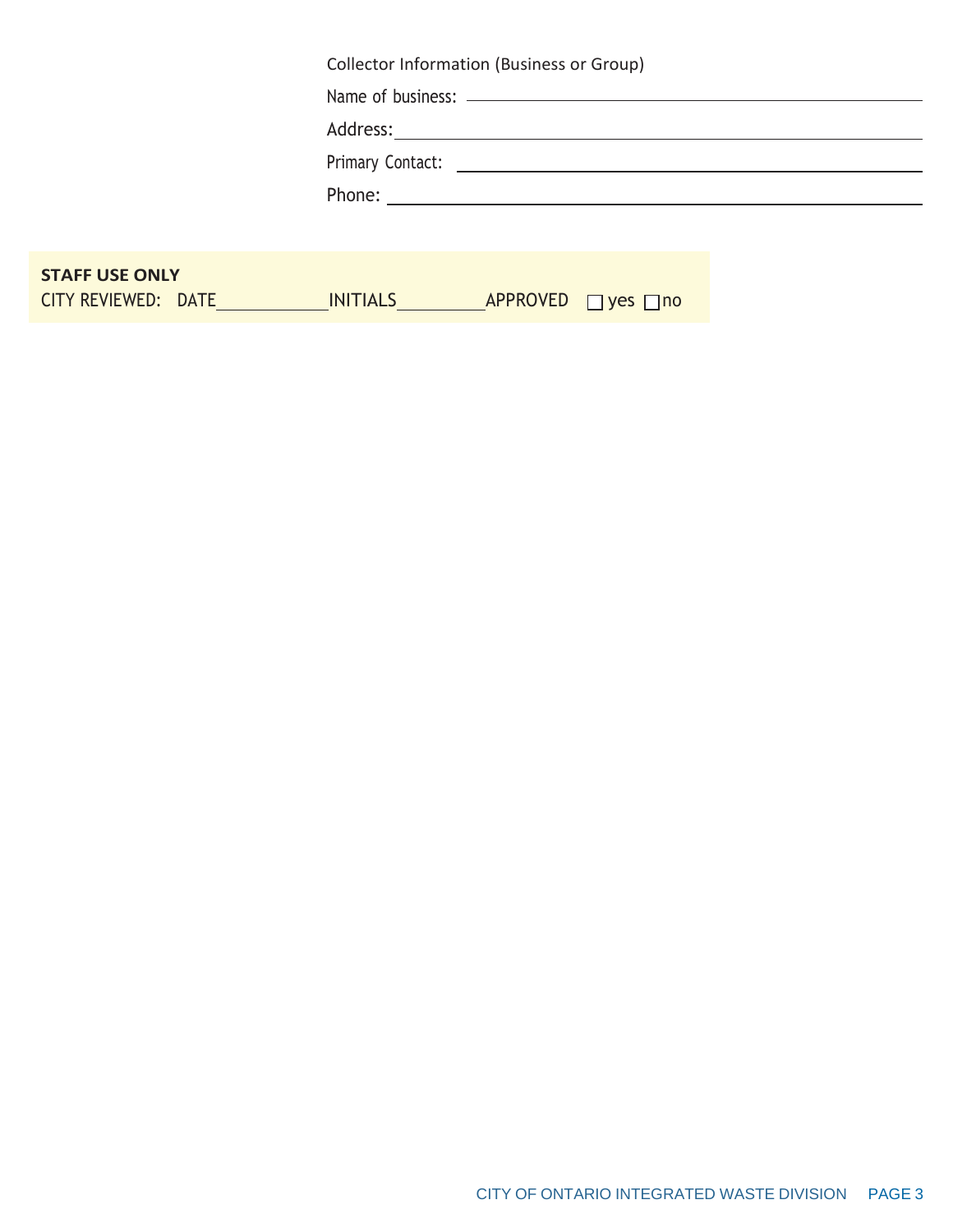Assembly Bills (AB) 1826 and AB 341, and Senate Bill (SB) 1383 allow commercial solid waste generators who do not subscribe to recycling and/or organics services with the City of Ontario or contract with a permitted private recycler to provide proof of compliance with the law through other means. Proof includes, but is not limited to, all receipts from recycling and/or organics processing facilities that clearly identifies the type and quantity of material delivered. Proof of compliance on a quarterly basis is required with the original weight tickets.

This Self Haul Report Form must be submitted to the Integrated Waste Department on a quarterly basis. Please include proof of material being recycled (ex: original recycling tonnage receipts). Please mail or email this completed form with all supporting documentation to:

> City of Ontario, Integrated Waste Division 1425 S. Bon View Avenue Ontario, CA 91761

Phone (909) 395-2786 Email: [IW\\_Envir](mailto:IW_Environmental@ontarioca.gov)[onmental@ontarioca.gov](mailto:onmental@ontarioca.gov)

What type of Recyclables material and/or organic material were self-hauled:

| Recyclables: | □Paper □Cardboard □ Cans □ Glass Bottles/Jars □ Plastics Labeled 1-7                 |
|--------------|--------------------------------------------------------------------------------------|
|              | Organic Materials:     Food Scraps     Acceptable Food Packaging Items   Plat Debris |

Please indicate the total number of pounds of materials self-hauled:

Recyclables: pounds

Organics: pounds

Please identify the facility (or facilities) where recyclable materials and/or organic materials are taken: (please attach all

original receipts)

| Name of Facility: |  |
|-------------------|--|
| Address:          |  |
| Phone:            |  |

## APPLICANT ACKNOWLEDGMENT

By signing below, I agree to comply with the requirements of State Law as it applies to the material stream selected in Section 3 and will deliver recyclable materials and organic materials generated to permitted facilities for processing. I certify that all self-hauling activities will be completed in accordance with the Ordinance, or any other applicable law or regulation.

| Applicant Signature:       | Dale   |
|----------------------------|--------|
| Printed Name of Applicant: | Title. |